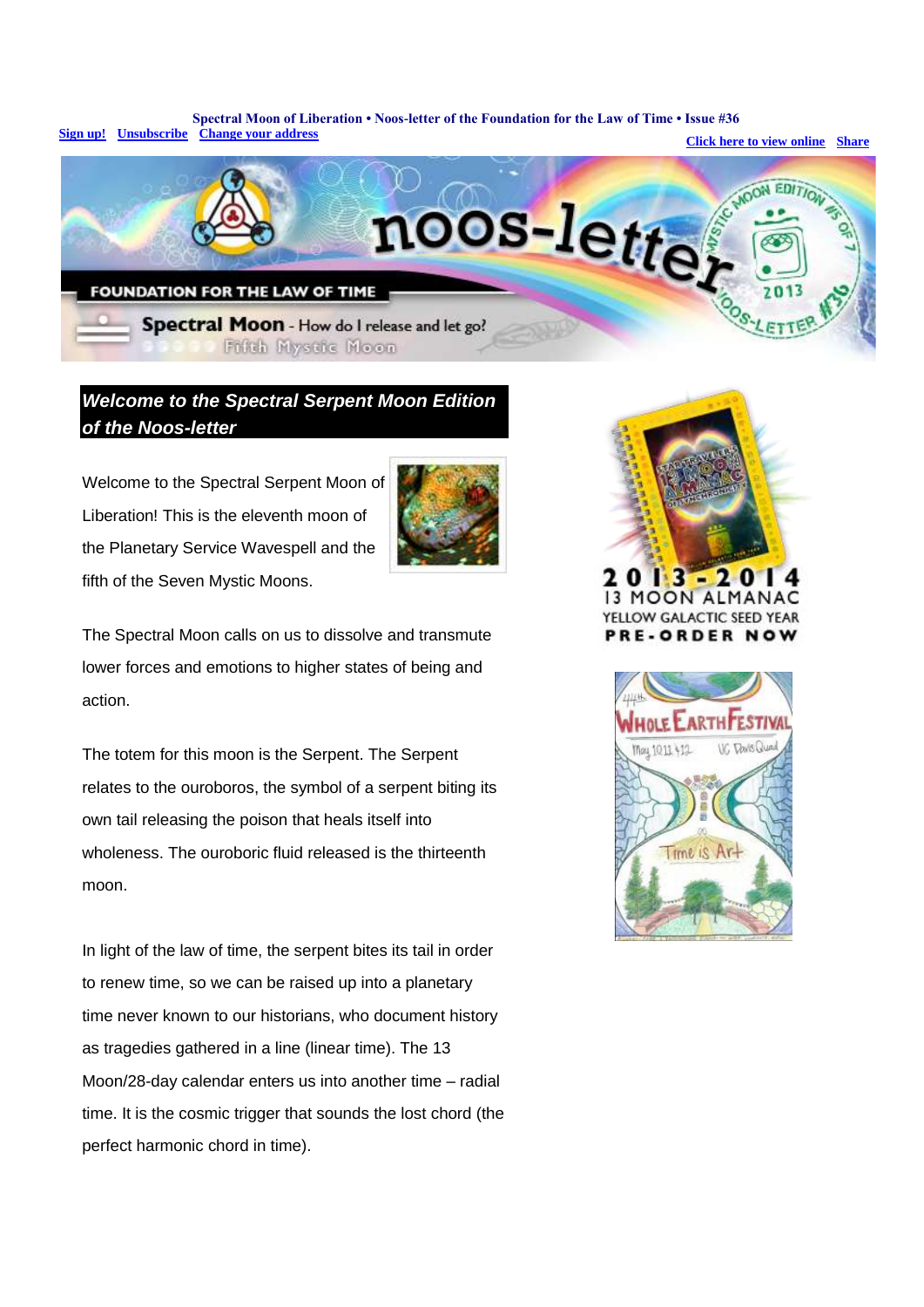The ouroborus contains all knowledge of the serpent initiates of past, present and future. Its wisdom encompasses the triple crown of the secret of the Dreamspell Geneses: the Dragon, the Monkey and the Moon.

On Galactic Seed (26 July) we enter into the Moon Genesis that holds the key to the redemption in time. Planetary resurrection is the theme of Galactic Synchronization. **[Read More.](http://app.streamsend.com/c/18535723/8583/gxUUPrJ/tUGM?redirect_to=http%3A%2F%2Fwww.lawoftime.org%2Fnoos-letter%2Fissue036-complete.html)**

### *Star Traveler's Synchronicities*

Greetings and welcome to the Synchronic view of the Spectral Moon - Please put on your 4-D glasses now!

Again, as of Resonant Moon 1 (January 10) we have been cruising along through the Seven Mystic Moons. We are now in the fifth of the final seven moons of the revelation of the 16-year Telektonon Cube of the Law. The seventh moon culminates at Galactic Synchronization (26 July 2013) - the omega point signaling the commencement of a new galactic beam. ...

#### *Dali 1 - Kin 79, Blue Magnetic Storm (2 May)*



Today is a powerful synchronicity activating the galactic program in noosphere! It is Kin 79 and "79" is known as the [noosphere constant.](http://app.streamsend.com/c/18535723/8585/gxUUPrJ/tUGM?redirect_to=http%3A%2F%2Fwww.lawoftime.org%2Fpdfs%2Frinri-III-5-1.pdf%23page%3D9) The noosphere is coded by the 13:20 frequency, and today is the beginning of both a 13- and 20-day cycle! And to top it all off, the Psi Chrono Unit is Kin 108, Yellow Self-Existing Star - code of the [GM108X Galactic Mayan Mind Transmission.](http://app.streamsend.com/c/18535723/8587/gxUUPrJ/tUGM?redirect_to=http%3A%2F%2Fwww.lawoftime.org%2Fcosmichistory.html)

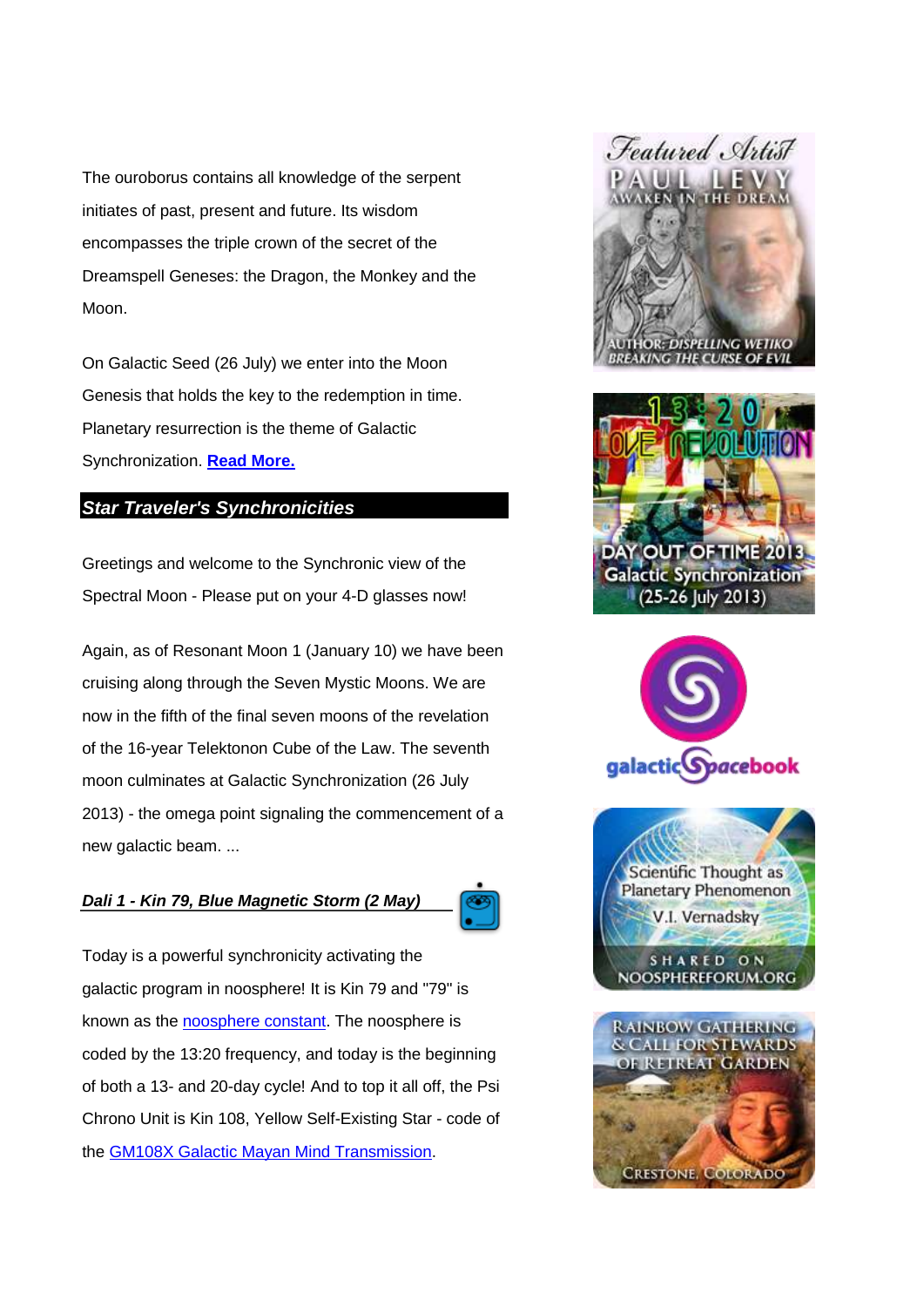This day sets the tone of the entire Moon ...

*Kali 4 - Kin 82, White Self-Existing Wind (5 May)*

[Today and tomorrow is the Eta/Aquarids Meteor](http://app.streamsend.com/c/18535723/8589/gxUUPrJ/tUGM?redirect_to=http%3A%2F%2Fearthsky.org%2Ftonight%2Fstar-hop-to-the-radiant-of-the-eta-aquarids)  [Shower](http://app.streamsend.com/c/18535723/8589/gxUUPrJ/tUGM?redirect_to=http%3A%2F%2Fearthsky.org%2Ftonight%2Fstar-hop-to-the-radiant-of-the-eta-aquarids)

*Alpha 5 - Kin 83, Blue Overtone Night (6 May)*

Wesak Day – Day commemorating the birth and enlightenment of Buddha. ["Thirteen Moon Buddha"](http://app.streamsend.com/c/18535723/8591/gxUUPrJ/tUGM?redirect_to=http%3A%2F%2Fwww.lawoftime.org%2Ftimeshipearth%2Farticlesbyvv%2Fthirteen-moon-buddha.html) 

*Seli 9 - Kin 87, Blue Solar Hand (10 May)*

Today is a Pacal Votan clear sign day, New Moon, [Annular Solar Eclipse](http://app.streamsend.com/c/18535723/8593/gxUUPrJ/tUGM?redirect_to=http%3A%2F%2Feclipse.gsfc.nasa.gov%2FSEgoogle%2FSEgoogle2001%2FSE2013May10Agoogle.html) ... and first day of the 44th Whole [Earth Festival, Davis, California!](http://app.streamsend.com/c/18535723/8595/gxUUPrJ/tUGM?redirect_to=http%3A%2F%2Fwef.ucdavis.edu%2F) With the them this year of "Time is Art"! Come join us at the Natural Time Zone! **[Read More.](http://app.streamsend.com/c/18535723/8597/gxUUPrJ/tUGM?redirect_to=http%3A%2F%2Fwww.lawoftime.org%2Fnoos-letter%2Fissue036-complete.html)**

## *Our Sister Sites*



*Spectral Moon-At-A-Glance*



**[13:20 : FREQUENCY : SHIFT](http://app.streamsend.com/c/18535723/8619/gxUUPrJ/tUGM?redirect_to=http%3A%2F%2F1320frequencyshift.wordpress.com) [Blog by Red Queen](http://app.streamsend.com/c/18535723/8619/gxUUPrJ/tUGM?redirect_to=http%3A%2F%2F1320frequencyshift.wordpress.com)**

**[• Sex & Resurrection](http://app.streamsend.com/c/18535723/8621/gxUUPrJ/tUGM?redirect_to=http%3A%2F%2F1320frequencyshift.wordpress.com%2F2013%2F04%2F18%2Fsex-and-resurrection%2F) [• Christ, Pacal Votan and Solar Resurrection of](http://app.streamsend.com/c/18535723/8623/gxUUPrJ/tUGM?redirect_to=http%3A%2F%2F1320frequencyshift.wordpress.com%2F2013%2F04%2F11%2Fchrist-pacal-votan-and-solar-resurrection-of-noosphere%2F)** 

**[the Noosphere](http://app.streamsend.com/c/18535723/8623/gxUUPrJ/tUGM?redirect_to=http%3A%2F%2F1320frequencyshift.wordpress.com%2F2013%2F04%2F11%2Fchrist-pacal-votan-and-solar-resurrection-of-noosphere%2F)**



doing and would like to help us create a New Time click here to donate